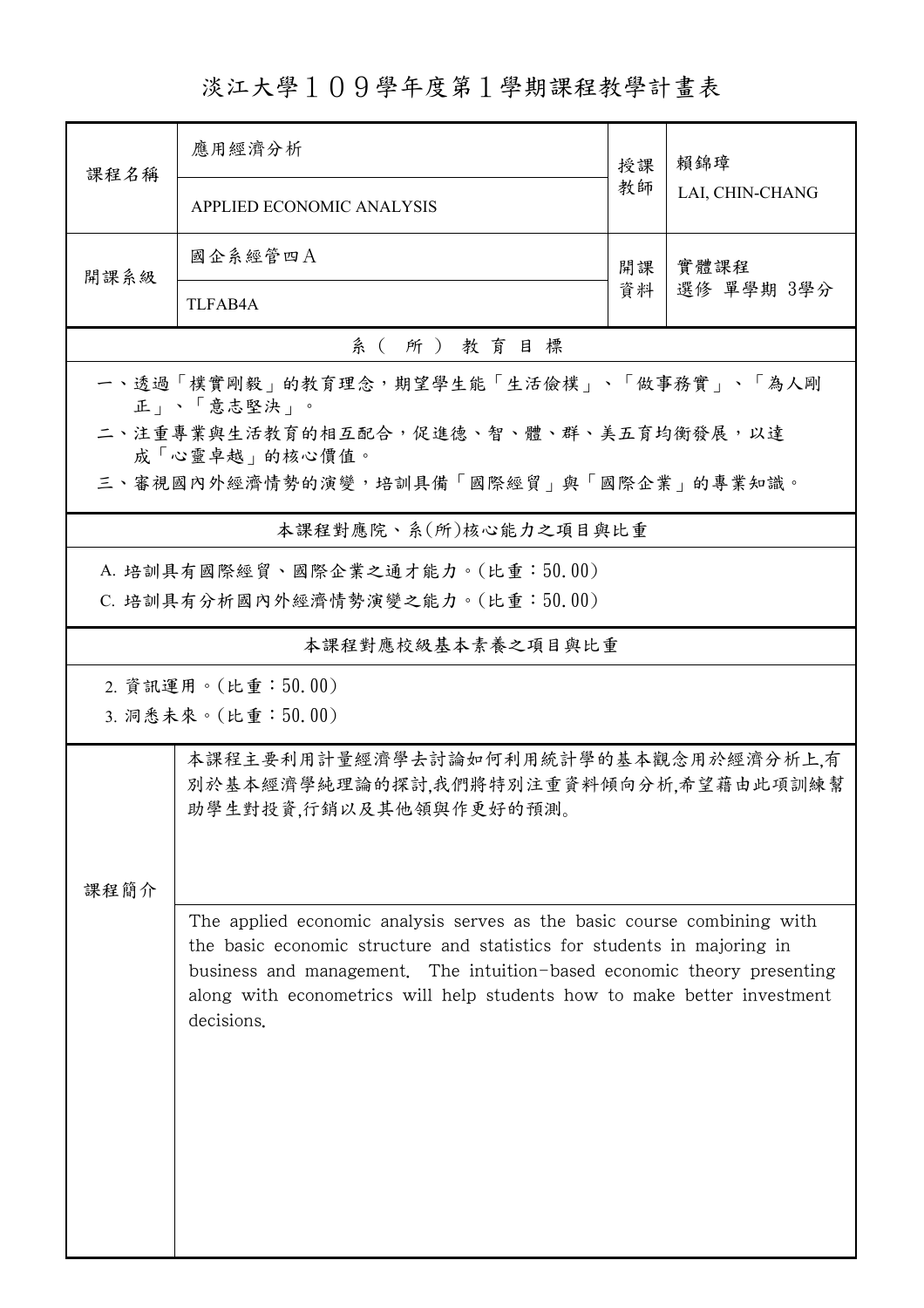## 本課程教學目標與認知、情意、技能目標之對應

將課程教學目標分別對應「認知(Cognitive)」、「情意(Affective)」與「技能(Psychomotor)」 的各目標類型。

一、認知(Cognitive):著重在該科目的事實、概念、程序、後設認知等各類知識之學習。

二、情意(Affective):著重在該科目的興趣、倫理、態度、信念、價值觀等之學習。

三、技能(Psychomotor):著重在該科目的肢體動作或技術操作之學習。

| 序<br>號         | 教學目標(中文)                                                            |                |            | 教學目標(英文)                                                                                                                            |                                            |  |
|----------------|---------------------------------------------------------------------|----------------|------------|-------------------------------------------------------------------------------------------------------------------------------------|--------------------------------------------|--|
|                | 1 1.能夠敏銳觀察到有意義的經濟現<br>象<br>2.如何建立一個適當計量模型加以<br>分析與推論<br>3.如何收集與分析資料 |                |            | 1. Learning the interesting theoretical subjects on<br>economic system.<br>2. Learning how to set up a proper econometric<br>model. |                                            |  |
|                |                                                                     |                |            | 3. Learning how to collect and analysis the data.                                                                                   |                                            |  |
|                |                                                                     |                |            | 教學目標之目標類型、核心能力、基本素養教學方法與評量方式                                                                                                        |                                            |  |
| 序號             | 目標類型                                                                | 院、系(所)<br>核心能力 | 校級<br>基本素養 | 教學方法                                                                                                                                | 評量方式                                       |  |
| $\mathbf{1}$   | 技能                                                                  | AC             | 23         | 講述、討論、實作                                                                                                                            | 測驗、作業、討論(含<br>課堂、線上)、實<br>作、報告(含口頭、書<br>面) |  |
|                |                                                                     |                |            | 授課進度表                                                                                                                               |                                            |  |
| 週次             | 日期起訖                                                                |                |            | 內 容 (Subject/Topics)                                                                                                                | 備註                                         |  |
| 1              | $109/09/14$ ~<br>109/09/20                                          | 課程介紹與統計軟體應用    |            |                                                                                                                                     |                                            |  |
| $\overline{2}$ | $109/09/21$ ~<br>109/09/27                                          | 基本迴歸分析I        |            |                                                                                                                                     |                                            |  |
| 3              | $109/09/28$ ~<br>109/10/04                                          | 基本迴歸分析II       |            |                                                                                                                                     |                                            |  |
|                | $109/10/05$ ~<br>109/10/11                                          | 單迴歸主題與應用       |            |                                                                                                                                     |                                            |  |
| 5              | $109/10/12$ ~<br>109/10/18                                          | 複迴歸分析I         |            |                                                                                                                                     |                                            |  |
| 6              | $109/10/19$ ~<br>109/10/25                                          | 複迴歸分析II        |            |                                                                                                                                     |                                            |  |
| 7              | $109/10/26$ ~<br>109/11/01                                          | 如何預測匯率         |            |                                                                                                                                     |                                            |  |
| 8              | $109/11/02$ ~<br>109/11/08                                          | 股價的預測          |            |                                                                                                                                     |                                            |  |
| 9              | $109/11/09$ ~<br>109/11/15                                          | 期中報告           |            |                                                                                                                                     |                                            |  |
| 10             | $109/11/16$ ~<br>109/11/22                                          | 期中考試週          |            |                                                                                                                                     |                                            |  |
| 11             | $109/11/23$ ~<br>109/11/29                                          | 如何解決共線性        |            |                                                                                                                                     |                                            |  |